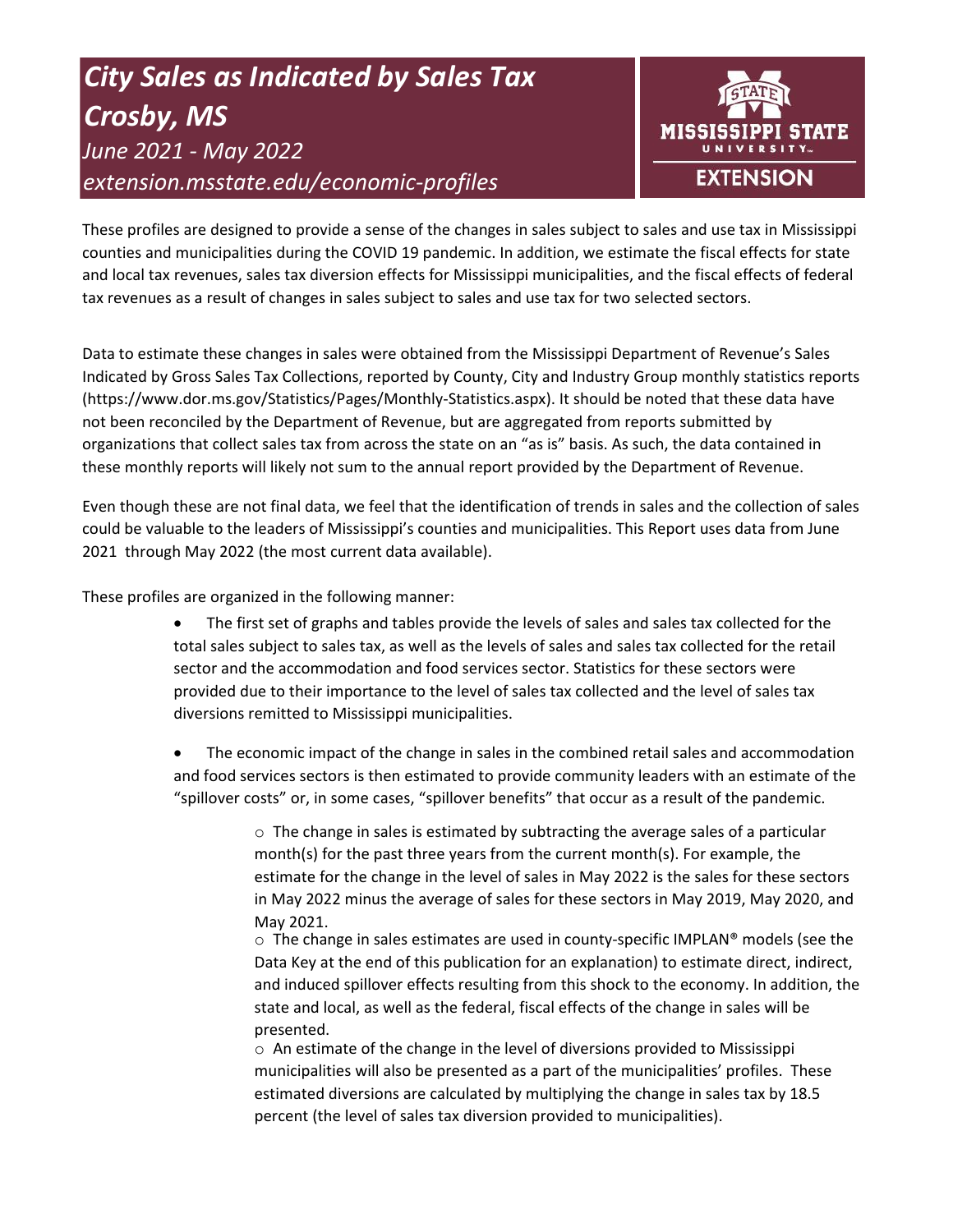| Total Sales as Indicated by Sales Tax (\$000s) |       |       |       |      | <b>Total Sales Tax Collected (\$000s)</b> |      |      |      |      |
|------------------------------------------------|-------|-------|-------|------|-------------------------------------------|------|------|------|------|
| Month                                          | 2019  | 2020  | 2021  | 2022 | <b>Month</b>                              | 2019 | 2020 | 2021 | 2022 |
| January                                        | \$62  | \$46  | \$30  | \$98 | January                                   | \$4  | \$3  | \$2  | \$7  |
| February                                       | \$48  | \$43  | \$27  | \$23 | February                                  | \$3  | \$3  | \$2  | \$2  |
| March                                          | \$28  | \$135 | \$66  | \$31 | March                                     | \$2  | \$9  | \$4  | \$2  |
| April                                          | \$39  | \$28  | \$92  | \$52 | April                                     | \$3  | \$2  | \$6  | \$3  |
| May                                            | \$74  | \$72  | \$31  | \$31 | May                                       | \$5  | \$5  | \$2  | \$2  |
| June                                           | \$38  | \$67  | \$25  |      | June                                      | \$3  | \$4  | \$2  |      |
| July                                           | \$68  | \$26  | \$68  |      | July                                      | \$4  | \$2  | \$4  |      |
| August                                         | \$58  | \$38  | \$24  |      | August                                    | \$4  | \$2  | \$2  |      |
| September                                      | \$34  | \$42  | \$26  |      | September                                 | \$2  | \$3  | \$2  |      |
| October                                        | \$24  | \$31  | \$61  |      | October                                   | \$2  | \$2  | \$4  |      |
| November                                       | \$113 | \$39  | \$132 |      | November                                  | \$7  | \$3  | \$9  |      |
| December                                       | \$27  | \$39  | \$27  |      | December                                  | \$2  | \$3  | \$2  |      |





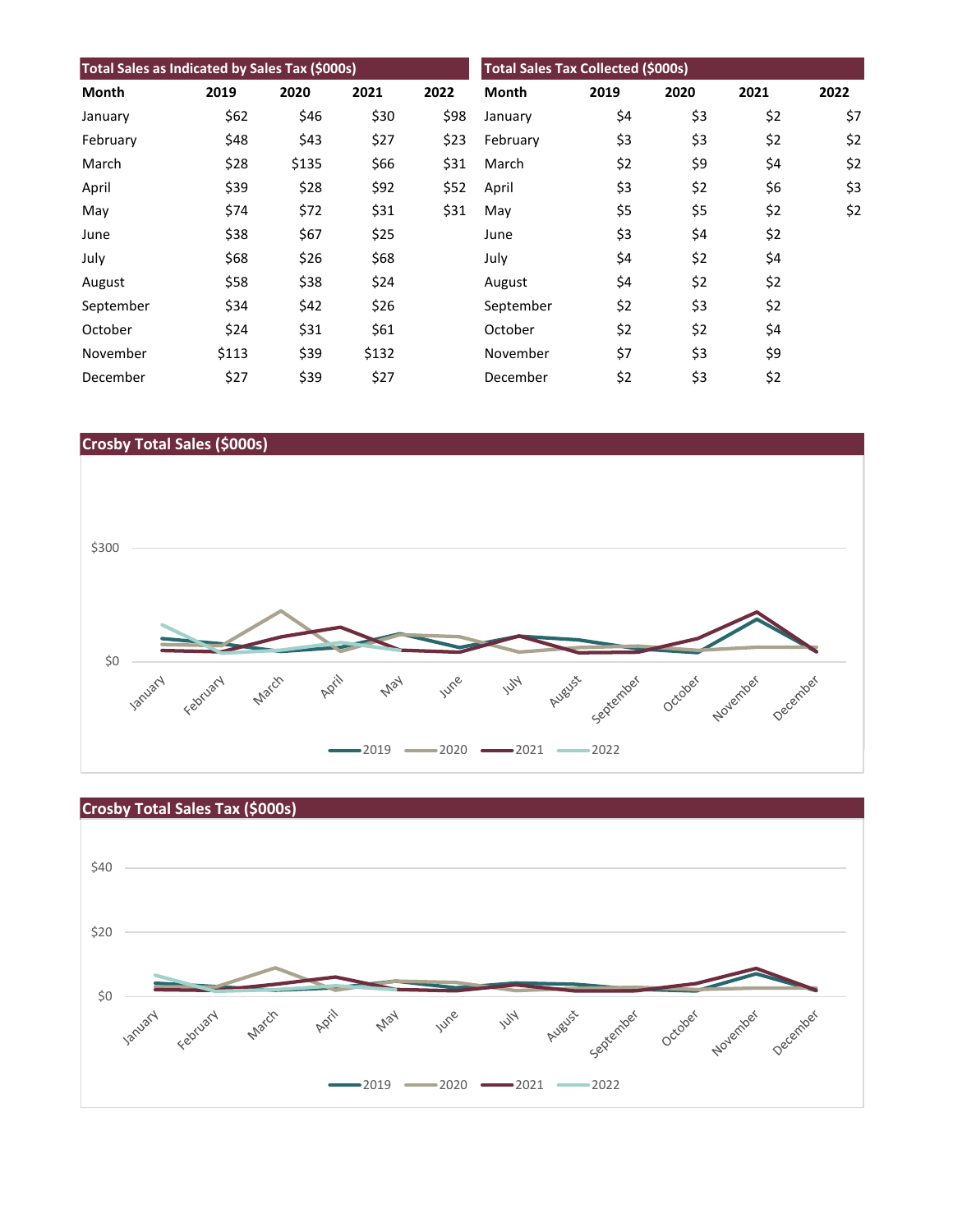| Retail Sector Sales as Indicated by Sales Tax (\$000s) |      |      |      |      | Retail Sector Sales Tax Collected (\$000s) |      |      |      |      |
|--------------------------------------------------------|------|------|------|------|--------------------------------------------|------|------|------|------|
| Month                                                  | 2019 | 2020 | 2021 | 2022 | <b>Month</b>                               | 2019 | 2020 | 2021 | 2022 |
| January                                                | \$0  | \$8  | \$0  | \$5  | January                                    | \$0  | \$1  | \$0  | \$0  |
| February                                               | \$0  | \$0  | \$7  | \$0  | February                                   | \$0  | \$0  | \$0  | \$0  |
| March                                                  | \$0  | \$0  | \$6  | \$0  | March                                      | \$0  | \$0  | \$0  | \$0  |
| April                                                  | \$0  | \$0  | \$6  | \$5  | April                                      | \$0  | \$0  | \$0  | \$0  |
| May                                                    | \$0  | \$0  | \$6  | \$0  | May                                        | \$0  | \$0  | \$0  | \$0  |
| June                                                   | \$0  | \$0  | \$0  |      | June                                       | \$0  | \$0  | \$0  |      |
| July                                                   | \$0  | \$0  | \$0  |      | July                                       | \$0  | \$0  | \$0  |      |
| August                                                 | \$0  | \$0  | \$0  |      | August                                     | \$0  | \$0  | \$0  |      |
| September                                              | \$0  | \$4  | \$7  |      | September                                  | \$0  | \$0  | \$0  |      |
| October                                                | \$4  | \$10 | \$0  |      | October                                    | \$0  | \$1  | \$0  |      |
| November                                               | \$4  | \$0  | \$0  |      | November                                   | \$0  | \$0  | \$0  |      |
| December                                               | \$0  | \$4  | \$0  |      | December                                   | \$0  | \$0  | \$0  |      |



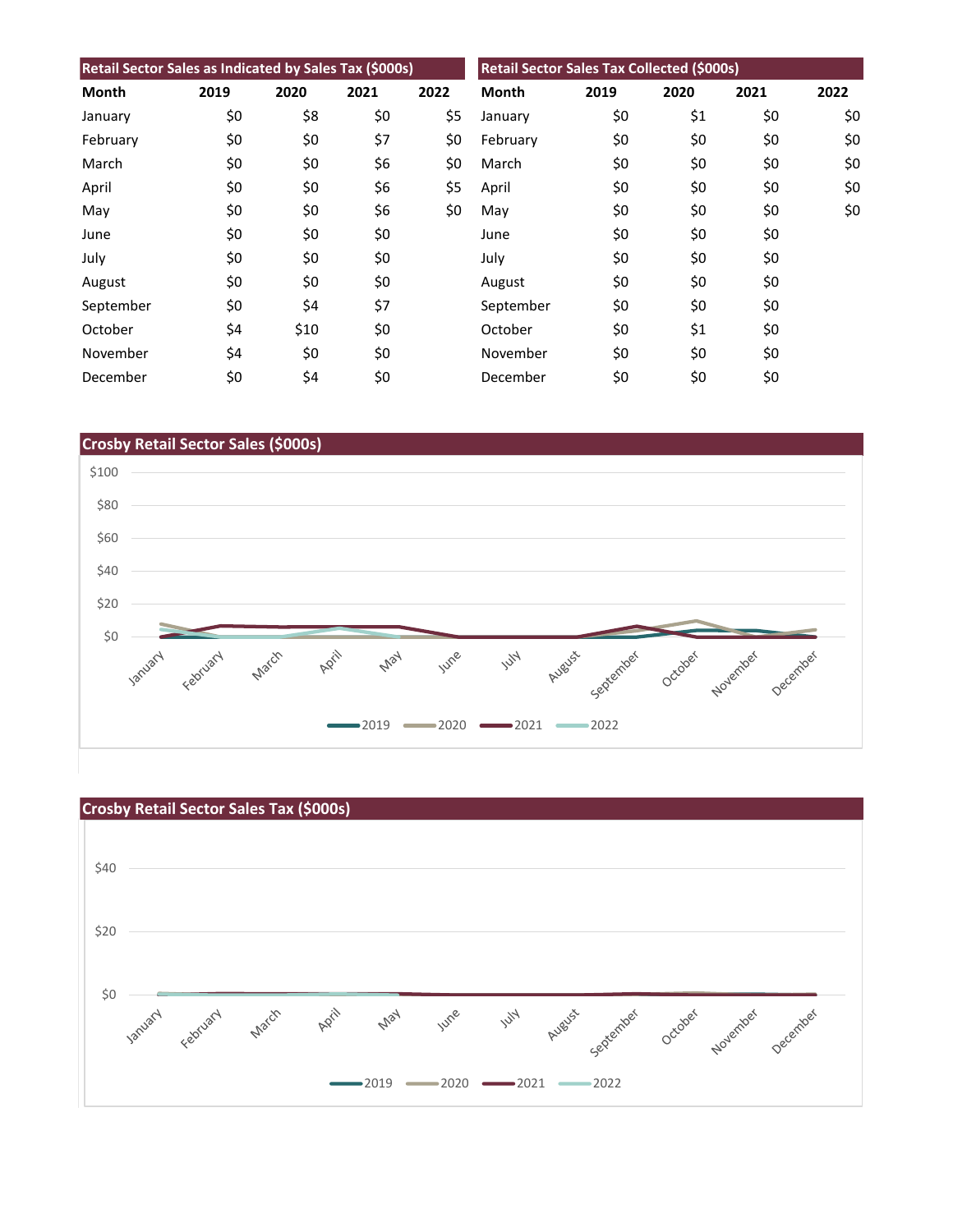| <b>Food Service and Accommodations Sector Sales</b><br>Subject to Sales Tax (\$000s) |     |     |     |     | <b>Food Service and Accommodations Sector Sales</b><br>Tax Collected (\$000s) |     |     |     |     |
|--------------------------------------------------------------------------------------|-----|-----|-----|-----|-------------------------------------------------------------------------------|-----|-----|-----|-----|
|                                                                                      |     |     |     |     |                                                                               |     |     |     |     |
| January                                                                              | \$0 | \$0 | \$0 | \$0 | January                                                                       | \$0 | \$0 | \$0 | \$0 |
| February                                                                             | \$0 | \$0 | \$0 | \$0 | February                                                                      | \$0 | \$0 | \$0 | \$0 |
| March                                                                                | \$0 | \$0 | \$0 | \$0 | March                                                                         | \$0 | \$0 | \$0 | \$0 |
| April                                                                                | \$0 | \$0 | \$0 | \$0 | April                                                                         | \$0 | \$0 | \$0 | \$0 |
| May                                                                                  | \$0 | \$0 | \$0 | \$0 | May                                                                           | \$0 | \$0 | \$0 | \$0 |
| June                                                                                 | \$0 | \$0 | \$0 |     | June                                                                          | \$0 | \$0 | \$0 |     |
| July                                                                                 | \$0 | \$0 | \$0 |     | July                                                                          | \$0 | \$0 | \$0 |     |
| August                                                                               | \$0 | \$0 | \$0 |     | August                                                                        | \$0 | \$0 | \$0 |     |
| September                                                                            | \$0 | \$0 | \$0 |     | September                                                                     | \$0 | \$0 | \$0 |     |
| October                                                                              | \$0 | \$0 | \$0 |     | October                                                                       | \$0 | \$0 | \$0 |     |
| November                                                                             | \$0 | \$0 | \$0 |     | November                                                                      | \$0 | \$0 | \$0 |     |
| December                                                                             | \$0 | \$0 | \$0 |     | December                                                                      | \$0 | \$0 | \$0 |     |

**Crosby Food Service and Accommodations Sector Sales (\$000s)**



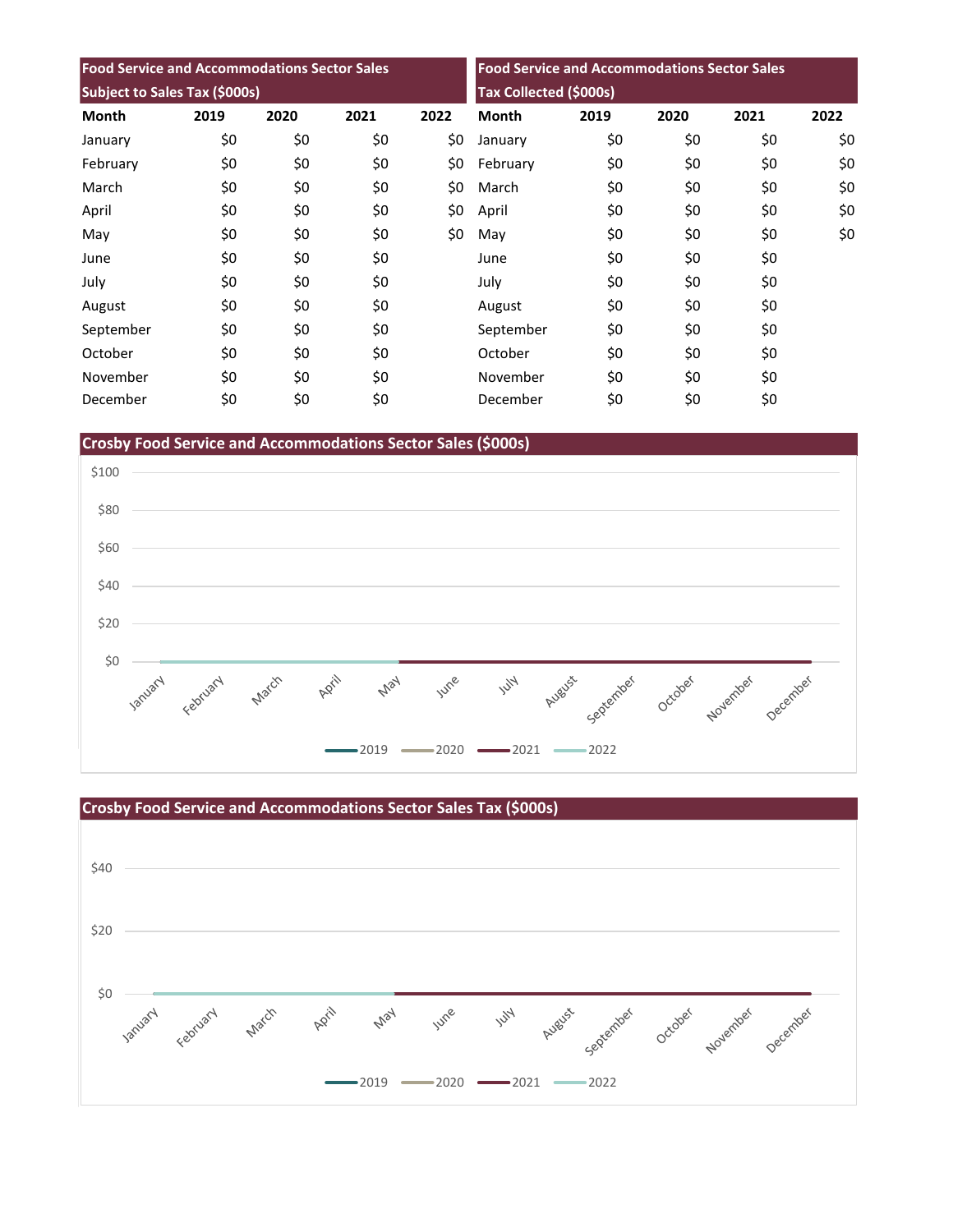| <b>Estimated Change in Sales</b>                        |                      |                |              |
|---------------------------------------------------------|----------------------|----------------|--------------|
|                                                         | <b>Sales</b>         | Average Sales* | Change in    |
|                                                         | <b>Jun21 - May22</b> | Jun18 - May21  | <b>Sales</b> |
| <b>Agriculture, Forestry, Fishing and Hunting</b>       | \$0                  | \$0            | \$0          |
| Mining, Quarrying, and Oil and Gas Extraction           | \$0                  | \$0            | \$0          |
| <b>Utilities</b>                                        | \$0                  | \$0            | \$0          |
| Construction                                            | \$0                  | \$0            | \$0          |
| <b>Manufacturing</b>                                    | \$0                  | \$0            | \$0          |
| <b>Wholesale Trade</b>                                  | \$0                  | \$0            | \$0          |
| <b>Retail Trade</b>                                     | \$16,650             | \$19,819       | ( \$3,169)   |
| <b>Transportation and Warehousing</b>                   | \$0                  | \$0            | \$0          |
| <b>Information</b>                                      | \$206,071            | \$238,595      | ( \$32, 524) |
| <b>Finance and Insurance</b>                            | \$0                  | \$0            | \$0          |
| <b>Real Estate and Rental and Leasing</b>               | \$0                  | \$0            | \$0          |
| <b>Professional, Scientific, and Technical Services</b> | \$0                  | \$0            | \$0          |
| <b>Management of Companies and Enterprises</b>          | \$0                  | \$0            | \$0          |
| <b>Admin/Support/Waste Mgt &amp; Remediation Svcs</b>   | \$0                  | \$0            | \$0          |
| <b>Educational Services</b>                             | \$0                  | \$0            | \$0          |
| <b>Health Care and Social Assistance</b>                | \$0                  | \$0            | \$0          |
| Arts, Entertainment, and Recreation                     | \$0                  | \$0            | \$0          |
| <b>Accomodation and Food Services</b>                   | \$0                  | \$0            | \$0          |
| <b>Other Services (except Public Administration)</b>    | \$0                  | \$0            | \$0          |
| <b>Public Administration</b>                            | \$0                  | \$0            | \$0          |
| <b>Change in Total of Sector Sales</b>                  | \$222,721            | \$258,415      | ( \$35,693)  |

\*Average Sales is calculated as the sum of average monthly sales for the three previous years.

| <b>Economic Impact Summary from Change in Total of Sector Sales (IMPLAN)</b> |                   |              |                             |              |  |  |  |  |
|------------------------------------------------------------------------------|-------------------|--------------|-----------------------------|--------------|--|--|--|--|
| <b>Impact Type</b>                                                           | <b>Employment</b> | Labor Income | <b>Total Value</b><br>Added | Output       |  |  |  |  |
| <b>Direct Effect</b>                                                         | (0.2)             | (53, 592)    | (57, 972)                   | ( \$33, 613) |  |  |  |  |
| <b>Indirect Effect</b>                                                       | (0.0)             | (51, 472)    | ( \$3,094)                  | (57, 324)    |  |  |  |  |
| <b>Induced Effect</b>                                                        | (0.0)             | (5322)       | (5670)                      | ( \$1,269)   |  |  |  |  |
| <b>Total Effect</b>                                                          | (0.2)             | ( \$9,405)   | (59, 199)                   | (551,020)    |  |  |  |  |

## **Estimated Change in Municipal Sales Tax Diversions (18.5%) (\$266)**

See explanation of Municipal Sales Tax Diversions in the Data Key.

### **Estimated Change in State and Local Tax from Change in Total of Sector Sales (IMPLAN)**

|                                  |                   |            | Taxes on              |                   |                     |
|----------------------------------|-------------------|------------|-----------------------|-------------------|---------------------|
|                                  | <b>Employment</b> | Proprietor | <b>Production and</b> |                   |                     |
| <b>Description</b>               | Compensation      | Income     | <b>Imports</b>        | <b>Households</b> | <b>Corporations</b> |
| <b>Dividends</b>                 | \$0               | \$0        | \$0                   | \$0               | (53)                |
| <b>Social Insurance</b>          | \$0               | \$0        | \$0                   | \$0               | \$0                 |
| <b>TOPI: Sales Tax</b>           | \$0               | \$0        | (51, 439)             | \$0               | \$0                 |
| <b>TOPI: Property Tax</b>        | \$0               | \$0        | (51, 126)             | \$0               | \$0                 |
| <b>TOPI: Other Tax</b>           | \$0               | \$0        | (5211)                | \$0               | \$0                 |
| <b>Corporate Profits Tax</b>     | \$0               | \$0        | \$0                   | \$0               | (\$37)              |
| <b>Personal Taxes</b>            | \$0               | \$0        | \$0                   | (5133)            | \$0                 |
| <b>Total State and Local Tax</b> | (51)              | \$0        | \$4,169               | (5251)            | (\$59)              |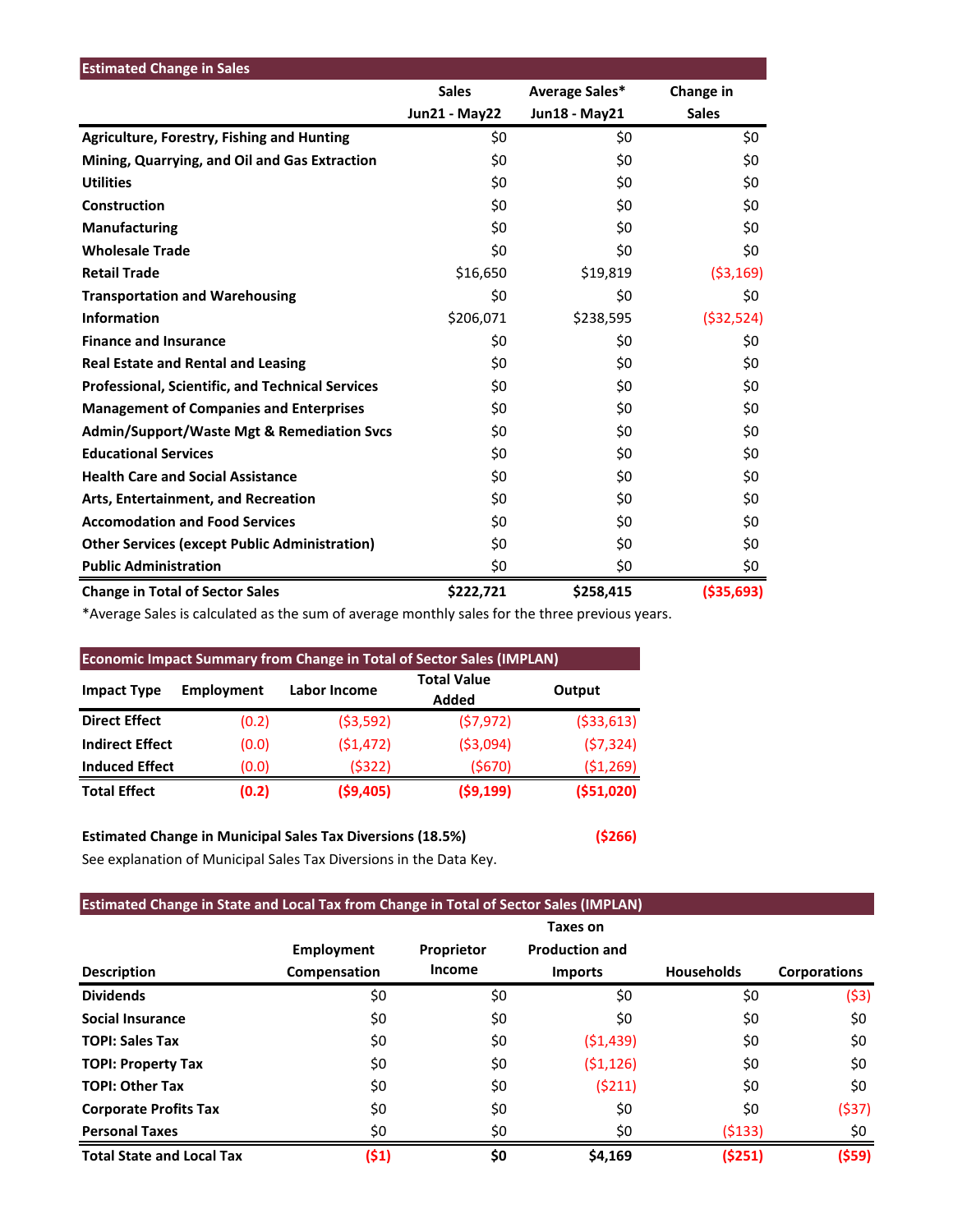## **Sales Tax Diversions and Special Levies**

| <b>Crosby Diversions</b> |         |         |         |         | <b>No Special Levy</b> |      |      |      |      |  |
|--------------------------|---------|---------|---------|---------|------------------------|------|------|------|------|--|
| Month                    | 2019    | 2020    | 2021    | 2022    | Month                  | 2019 | 2020 | 2021 | 2022 |  |
| January                  | \$817   | \$615   | \$499   | \$1,264 | January                |      |      |      |      |  |
| February                 | \$625   | \$591   | \$1,054 | \$786   | February               |      |      |      |      |  |
| March                    | \$408   | \$1,696 | \$750   | \$450   | March                  |      |      |      |      |  |
| April                    | \$553   | \$409   | \$1,176 | \$664   | April                  |      |      |      |      |  |
| May                      | \$934   | \$929   | \$453   | \$498   | May                    |      |      |      |      |  |
| June                     | \$547   | \$854   | \$387   |         | June                   |      |      |      |      |  |
| July                     | \$825   | \$601   | \$721   |         | July                   |      |      |      |      |  |
| August                   | \$746   | \$514   | \$430   |         | August                 |      |      |      |      |  |
| September                | \$467   | \$586   | \$854   |         | September              |      |      |      |      |  |
| October                  | \$497   | \$453   | \$789   |         | October                |      |      |      |      |  |
| November                 | \$1,353 | \$544   | \$1,573 |         | November               |      |      |      |      |  |
| December                 | \$588   | \$575   | \$464   |         | December               |      |      |      |      |  |

| <b>No Special Levy</b> |      |      |      |      | <b>No Special Levy</b> |      |      |      |      |  |
|------------------------|------|------|------|------|------------------------|------|------|------|------|--|
| Month                  | 2019 | 2020 | 2021 | 2022 | Month                  | 2019 | 2020 | 2021 | 2022 |  |
| January                |      |      |      |      | January                |      |      |      |      |  |
| February               |      |      |      |      | February               |      |      |      |      |  |
| March                  |      |      |      |      | March                  |      |      |      |      |  |
| April                  |      |      |      |      | April                  |      |      |      |      |  |
| May                    |      |      |      |      | May                    |      |      |      |      |  |
| June                   |      |      |      |      | June                   |      |      |      |      |  |
| July                   |      |      |      |      | July                   |      |      |      |      |  |
| August                 |      |      |      |      | August                 |      |      |      |      |  |
| September              |      |      |      |      | September              |      |      |      |      |  |
| October                |      |      |      |      | October                |      |      |      |      |  |
| November               |      |      |      |      | November               |      |      |      |      |  |
| December               |      |      |      |      | December               |      |      |      |      |  |

| <b>No Special Levy</b> |      |      |      |      |
|------------------------|------|------|------|------|
| <b>Month</b>           | 2019 | 2020 | 2021 | 2022 |
| January                |      |      |      |      |
| February               |      |      |      |      |
| March                  |      |      |      |      |
| April                  |      |      |      |      |
| May                    |      |      |      |      |
| June                   |      |      |      |      |
| July                   |      |      |      |      |
| August                 |      |      |      |      |
| September              |      |      |      |      |
| October                |      |      |      |      |
| November               |      |      |      |      |
| December               |      |      |      |      |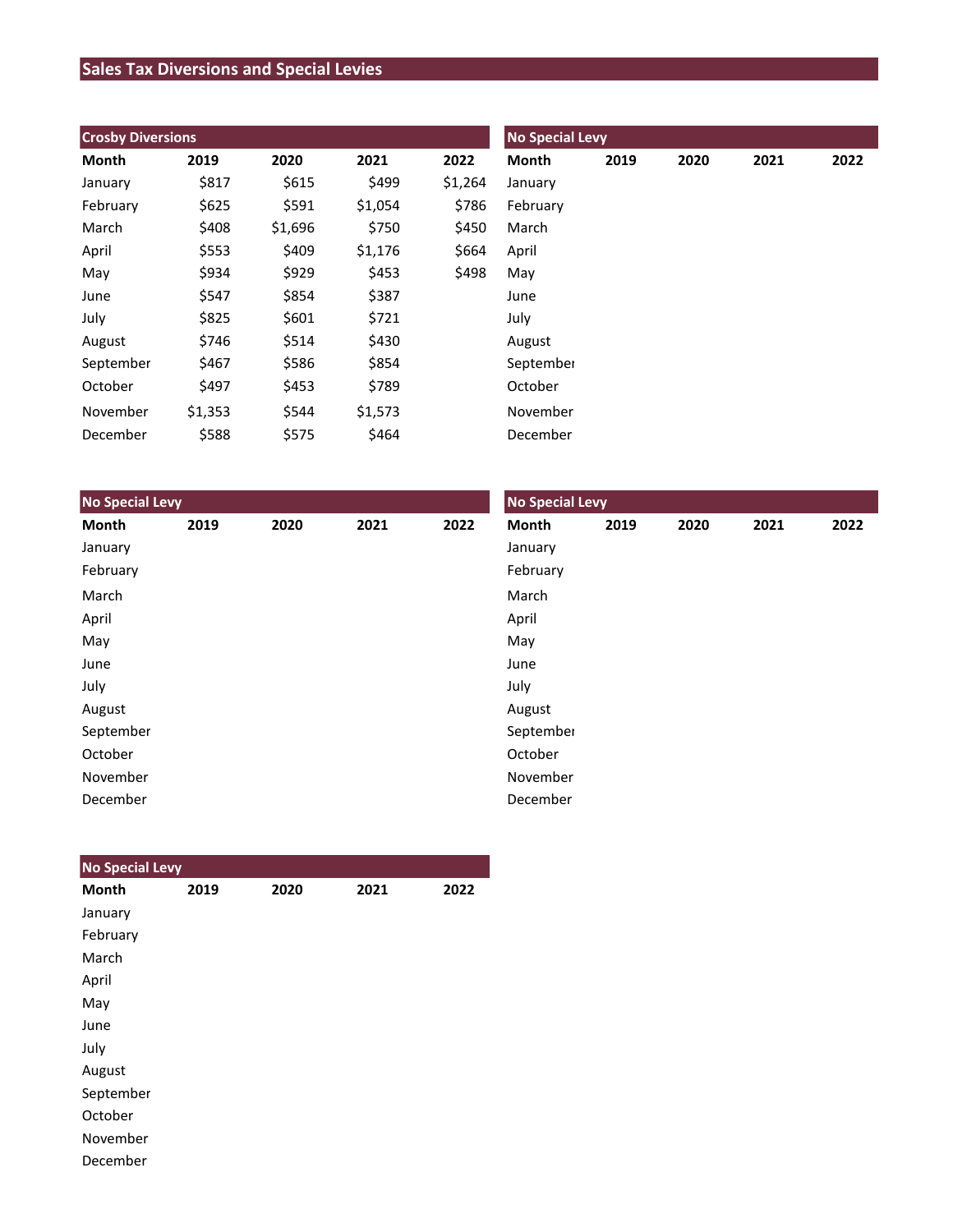| <b>Estimated Change in Federal Tax from Change in Total of Sector Sales (IMPLAN)</b> |              |                   |                       |                   |                     |  |  |  |  |
|--------------------------------------------------------------------------------------|--------------|-------------------|-----------------------|-------------------|---------------------|--|--|--|--|
|                                                                                      | Taxes on     |                   |                       |                   |                     |  |  |  |  |
|                                                                                      | Employment   | <b>Proprietor</b> | <b>Production and</b> |                   |                     |  |  |  |  |
| <b>Description</b>                                                                   | Compensation | Income            | <b>Imports</b>        | <b>Households</b> | <b>Corporations</b> |  |  |  |  |
| <b>Social Insurance</b>                                                              | (\$612)      | (\$81)            | \$0                   | \$0               | \$0                 |  |  |  |  |
| <b>TOPI: Taxes</b>                                                                   | \$0          | \$0               | (5391)                | \$0               | \$0                 |  |  |  |  |
| <b>Corporate Profits Tax</b>                                                         | \$0          | \$0               | \$0                   | \$0               | (575)               |  |  |  |  |
| <b>Personal Tax: Income Tax</b>                                                      | \$0          | \$0               | \$0                   | (5253)            | \$0                 |  |  |  |  |
| <b>Total Federal Tax</b>                                                             | ( \$1,580)   | (\$38)            | \$495                 | (5511)            | (5119)              |  |  |  |  |

## **DATA Key**

#### **Total Sales as Indicated by Sales Tax**

North American Industrial Classification Sectors (NAICS) sectors included in the "Total Sales as Indicated by Sales Tax" statistics include: Sector 11 – *Agriculture, Forestry, Fishing and Hunting* ; Sector 21 – *Mining, Quarrying, and Oil and Gas Extraction* ; Sector 22 – *Utilities*; Sector 23 – *Construction* ; Sector 31-33 – *Manufacturing* ; Sector 42 – *Wholesale Trade* ; Sector 44-45 – *Retail Trade* ; Sector 48-49 – *Transportation and Warehousing* ; Sector 51 – *Information* ; Sector 52 – *Finance and Insurance* ; Sector 53 – *Real Estate and Rental and Leasing* ; Sector 54 – *Professional, Scientific, and Technical Services*; Sector 55 – *Management of Companies and Enterprises* ; Sector 56 – *Administrative and Support and Waste Management and Remediation Services* ; Sector 61 – *Educational Services*; Sector 62 – *Health Care and Social Assistance* ; Sector 71 – *Arts, Entertainment, and Recreation* ; Sector 72 – *Accommodation and Food Services* ; Sector 81 – *Other Services (Except Public Administration)* ; and Sector 92 – *Public Administration* .

#### **Retail Sector Sales**

Retail Sector Sales includes NAICS Sector 44-45 – Retail Trade.

#### **Accommodation and Food Service Sector Sales**

Accommodation and Food Services Sector Sales includes NAICS Sector 72 – Accommodation and Food Services.

#### **Estimated Change in Sales**

To determine the economic impact of changes in specific sector sales, the average monthly sales by sector (using sales from the thirty-six months prior to the study time frame) was subtracted from the sales for that sector in the study time frame. For this publication, each month's sector sales from April 2018 through March 2020 were averaged and subtracted from sector sales occurring in the April 2020 through March 2021 time period to obtain the Change in Sales estimate. The estimated changes in sales for all sectors were summed to obtain the estimate for the change in Total of Sector Sales.

Municipalities are assigned to the county in which the largest proportion of the municipality's population resides (e.g., while the city of Jackson lies in Hinds, Madison, and Rankin Counties, Jackson was "assigned" to Hinds County because the majority of its population resides in Hinds County).

If the change in sales is negative, this indicates that the sales for the specific geographic area fall below expected values when using the previous three years as a benchmark. If the change in sales is positive, then the sales for the specific geographic area is greater than what would have been expected when using the three previous years as a benchmark.

#### **Estimated Change in Municipal Sales Tax Diversions**

Municipalities receive 18.5 percent of sales tax collected within their boundaries from the Mississippi Department of Revenue that can be used in the general budget(counties are not eligible for this allocation). The estimated change in the municipal sales tax diversion is calculated as 18.5 percent of the change in Taxes on Production and Imports: Sales Tax estimated in the Estimated Change in State and Local Tax from Change in Total of Sector Sales table.